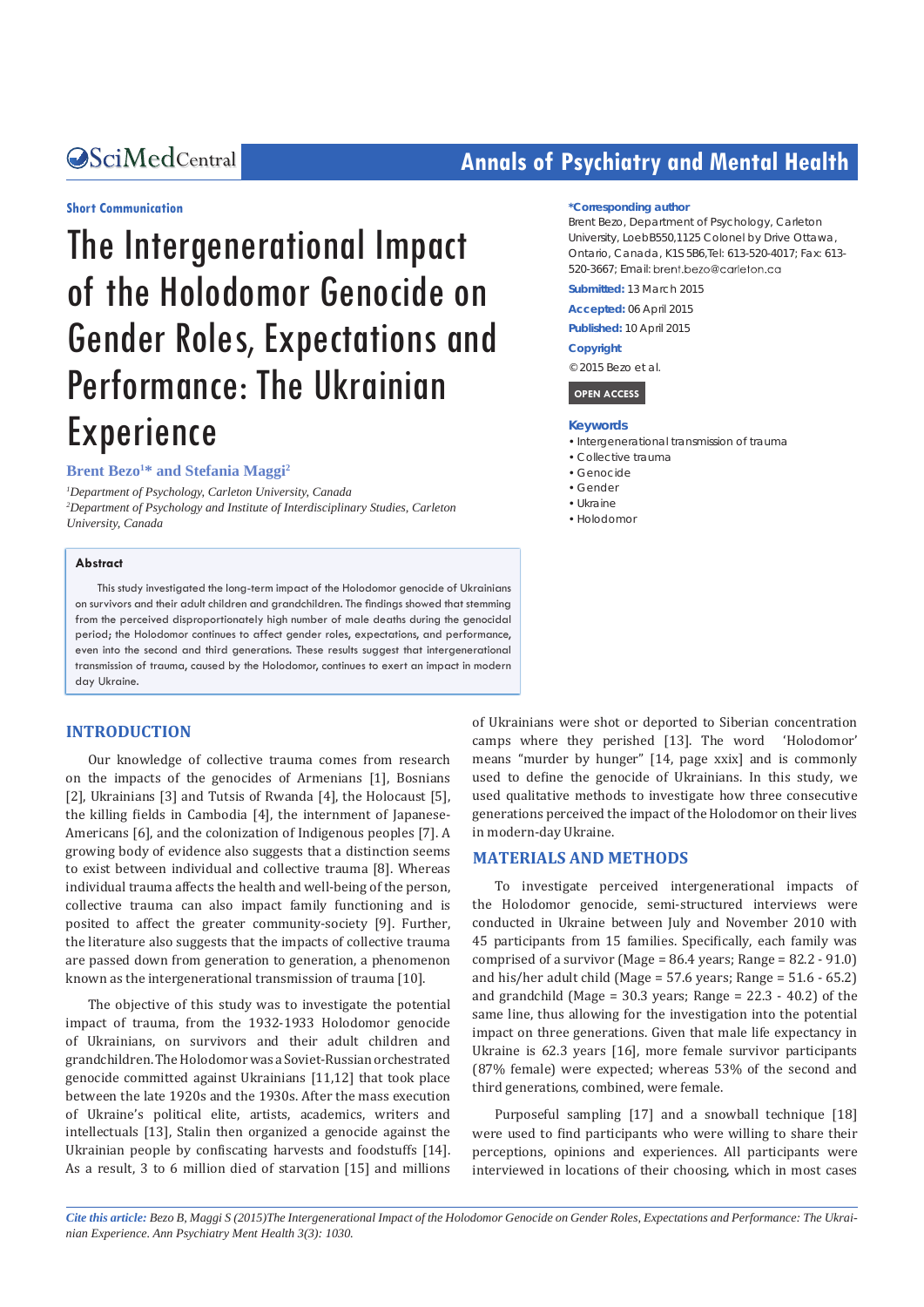#### **OSciMedCentral**

were their homes. Participants were not directly asked about gender-related issues. Instead, open-ended questions like "What does the Holodomor mean to you?" allowed the participants to answer in ways that made sense to them. Open-ended questions also helped to avoid the possibility of participants answering questions in relation to categories and constructs presented by the interviewer. With this approach, participants had greater freedom to bring up issues that were important to them. As such, not all participants raised every issue addressed in the results. This is in line with standard qualitative methodology, when a subset of participants brings up an issue that is not prevalent in all of the participant reports (or even a majority), but instead "captures something important" [19, page 82] in the narratives that helps to answer the research question [19].

All interviews were conducted in Ukrainian by the lead author, who had previously learned the language while residing in Ukraine, prior to this study. Translations and transcriptions of the interviews' audio recordings were conducted. Next, a thematic analysis [19] was conducted on the transcripts to organize patterns in the data into codes and then themes, which in turn formed the results of this study. NVivo software and manually prepared notes and charts were used to identify codes and themes. Several topics were identified in the data; however, only themes related to gender roles, expectations and performance are presented in this article. Ethical clearance for this study was granted by Carleton University's psychology Research Ethics Committee.

#### **RESULTS**

The results of this study suggest that the Holodomor genocide still exerts an impact on survivors and their descendants. Specifically, four interrelated themes pertaining to gender roles, expectation and performance were identified in the data. Participants reported that due to the disproportionate *targeting of men* during the genocidal period: an *undermining of men* occurred, *additional burdens* were placed on women, and a lack of *male role models* ensued.

#### **Targeting of Men**

Most of the first, many of the second and some of the third generation participants spoke of the disproportionate number of deaths inflicted on males. In terms of gender differences, the *targeting of men* was reported by both men and women in the first and second, but only by females in the third generation. The following female survivor's account provides illustration:

"A notification came back informing us that all 170 men that had been taken away had died. They offered the explanation that there were two illnesses that had taken them away: tuberculosis and some other illness. One hundred and seventy people cannot simply die from two illnesses. Perhaps some from one and others from the other illness. And this is how my father supposedly died. They likely took them away to force them into labour outside of Kyiv, but he was most likely shot".

Participants elaborated that men, who were "virile" and "entrepreneurial," had "intellectual potential" and "tried to help people," were "labeled enemies of the people" and "led" away and "shot." In general, men who showed leadership were targeted in order to destroy their organizational efforts against the genocidal regime, as illustrated by a first generation female participant:

"They took these people away so that there would be no opposition or challenge to what they were doing. So, that people were unable to oppose them or to come together as any type of opposition force. They took these people away and got rid of them after the Holodomor. These were strong and virile men".

#### **Undermining of Men**

Some female participants of all generations reported that since "strong and virile" males were especially targeted during the genocide, men adopted an "approach" of appearing "weak" in order to preserve their existence. Female participants also noted that subsequent generations of men continued to learn this "approach" that stems from males having been "undermined" during the Holodomor. As such, women noted that men have lost the "feeling to be strong, active" and "motivated." Female participants further reported that as a result of the Holodomor genocide's *undermining of men*, "females are more strong" than males. A third generation female account provides illustration:

"In principle, the man has to be generally in good form. I recognize this problem. It is evident in my generation. We do not have strong, active, creative, responsible men. Everything rests on the shoulders of women. Just as the Holodomor burdened women… In Ukraine, the reality is the stronger gender is the female one. From the beginning, this is how we are raised. The words 'I do not want to' do not exist. Rather, there is the underlying requirement that you simply must. And, then there are men. He even sneezes and the immediate response is 'you poor thing.' We are raising a substandard male who is unable to properly adapt to life and to take responsibility for oneself as a leader".

#### **Additional Burdens for Women**

Some females of the second and third generations reported that the heavy loss of men resulted in *additional burdens*  placed on women. Specifically, due to the genocidal loss of male counterparts and supports, women were forced to assume extra responsibilities within the family unit. As part of the intergenerational impact, successive generations of women still assume, and feel overwhelmed and stressed by, these extra burdens in their own lives as explained by a third generation female:

"It was predominantly women who struggled and survived the Holodomor. Somehow they were extremely poor, but still managed to survive. It was extremely difficult…That is why I have such a strange job because in this family, who is the man in the family? Me. Not my mother. Not my father. Me. It is rather hard. Because it means hard work. It means duties. And sometimes it is rather hard to feel, not like a normal woman, but a woman with two hard backs. With two hard backs. It is very hard to find a normal boyfriend. You understand why? Because I cannot have high heels, I have two heavy backs".

#### **Loss of Male Role Models**

Differing from the female-only reports regarding the *undermining of men* and the *additional burdens* for women, men raised the issue of *loss of male role models*. However, this was the least reported issue. Specifically, one participant from every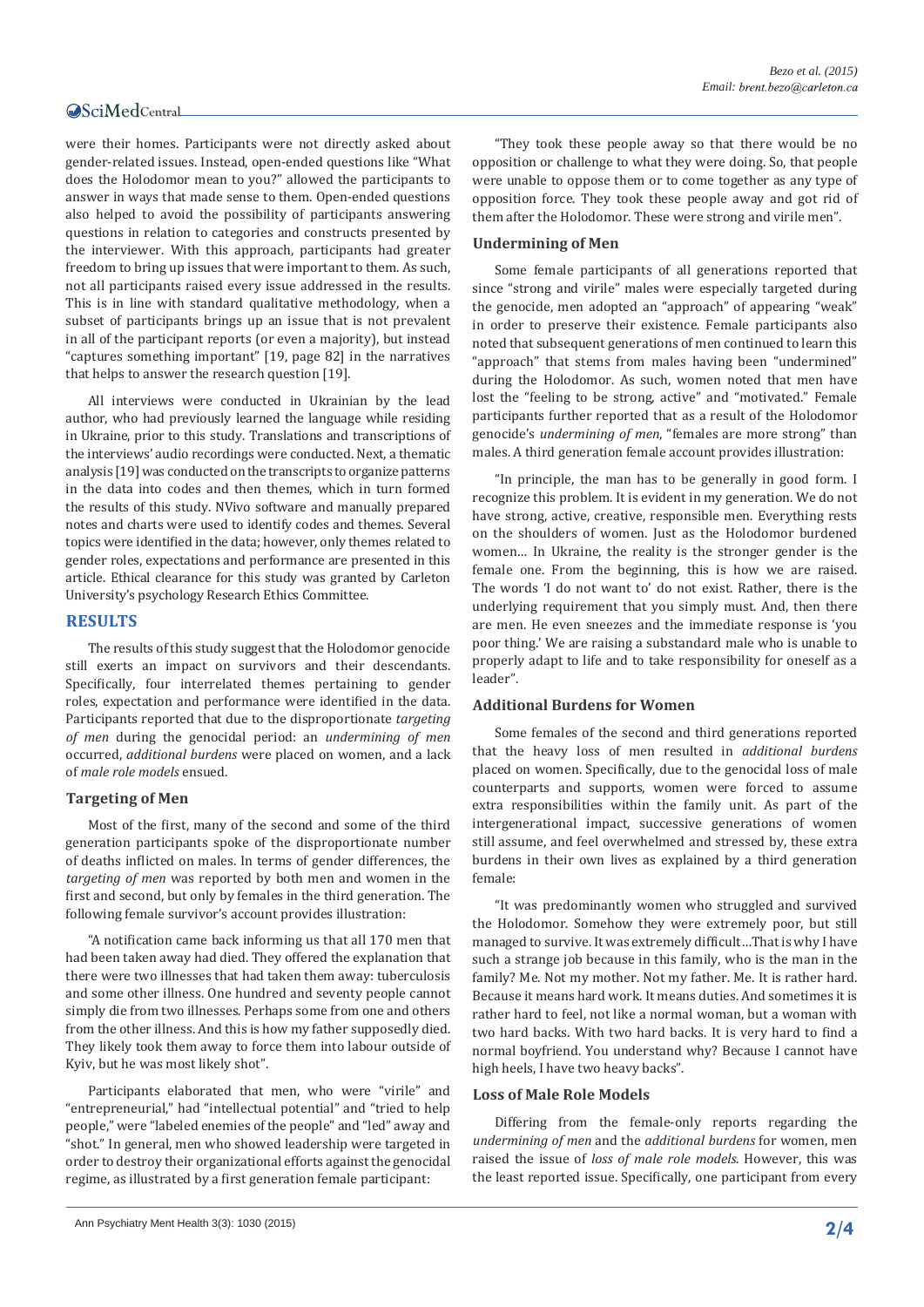#### **OSciMedCentral**

generation noted that the heavy loss of men resulted in a lack of male role models, in terms of male guidance and support, and the sharing of experiences and values. A second generation male participant spoke of the impact of lack of male role models in his life:

"If my great-grandfather had not died from the Holodomor, I would have been more knowledgeable because he would have passed along to me the history of his experience when he fought in the war. He would have passed along his sabre to me when he served in the tsarist army. He would have shared these experiences with me and I could have been wiser. One can speak about these things. That a grandfather would have taught his grandson in life, but I did not have a single grandfather in my life. I had one single grandmother who was alive who lost her husband in 1938. He was shot by the NKVD [precursor to the KGB]. Stalin. Had there been no Holodomor, I would be much more spiritually knowledgeable. I would know more stories from my grandfather".

The only female that raised this issue described it as a concern related to men, as noted in the following excerpt:

"It is rather hard to grow up as a normal man without fathers and uncles, without older brothers with rather specific but very strong values. Also examples in this life. How to be a man. Not only in body, but also in character. How to be a strong shoulder for friends".

#### **DISCUSSION**

The results suggest that the Holodomor still exerts an intergenerational impact related to gender, not only on survivors, but also on subsequent generations born decades after the 1930s. Moreover, these findings suggest that gender played a role in how both men and women were, and continue to be, negatively impacted by the genocide. In this context, four themes were identified. Survivors and their adult children and grandchildren viewed the *targeting of men* eight decades ago as resulting in a continual *undermining of men, additional burdens*  for women and the *loss of male role models* that persisted through the generations. The reported *targeting of men*, which serves as the impetus for the other three themes of this study, has also been documented by demographers who concluded that a disproportionately higher number of men perished during the genocidal period [20]. The disproportionate targeting of men is consistent with Jones's [21] conceptualization of "gendercide" [22, page 22] as "the physical act of separating men from women as a prelude to consigning men to death [21,page 192]."

The results of this study are also congruent with previous studies on gender-specific impacts. For instance, the *undermining of men* theme is consistent with previous research in which Indigenous Canadian men reported an intergenerational loss of traditional male roles related to their jobs, economic positions, and skills, as impacts of colonization. In comparison, Indigenous men viewed the impact on women's traditional roles to be less severe, since many of the female jobs were related to childrearing and household and, hence, in their views, they remained intact. Further, since the traditional role of the male was removed, Indigenous men viewed women as needing to assume more leadership positions, so that men could engage in relearning their

place in society [23]. This assumption of leadership, by women, resonates with findings of this study.

Research on intergenerational trauma from the Armenian genocide also seems to resonate with this study's findings. For example, Karenian et al. [1] attributed the increased levels of posttraumatic stress in females, compared to males, to the "burden is heavier on women" [page 334]. In addition, the *undermining of men*, related to their adopted position of "weakness" to secure survival, is consistent with the literature's notion that trauma victims often become preoccupied with self-preservation [24] as a means to "counter dangers and reestablish safety" [25, page 243]. However, in the Ukrainian context this strategy appears to still be used by second and third generations, decades after the Holodomor.

In keeping with qualitative methodology, the interviews utilized only open-ended questions to prevent participants from answering according to a predetermined set of topics [18,26]. So, instead of tailoring their narratives toward categories set out by the interviewer, participants were able to raise issues that were important to them. In this respect, men and women did not necessarily address the same concerns. In terms of similarities, men and women noted the *targeting of men*. Also, even though both men and women noted the *loss of male role models*, they raised this as a men's issue. In terms of gender differences in reporting, only females spoke of the *additional burdens on women*  and the *undermining of men*. Concerning the latter, it is possible that the men of this study did not view themselves as having been weakened or undermined, so they did not raise this issue. In this regard, gender has previously been shown to be a factor in how collective traumatic events are interpreted [27]. In general, though, female reports suggested that women were more flexible in adapting to genocide-induced changes in gender roles. In contrast, it is possible that men did not address this flexibility issue due to having adopted denial as a coping strategy. At the individual level, persistent denial may be initially protective [28], but often prevents adjustment to post-traumatic environments and the ability to live in the present [29]. In the Ukrainian context of collective trauma, denial might be an intergenerational impact that not only affects the individual, but also results in continual suffering and victimization, in terms of deleteriously impacting relations between men and women and within the family fabric. An alternative explanation for the gender-specific reports is that participants might be reluctant to disclose sensitive information in interviews, which could result in an underreporting of some issues [30]. Therefore, the possibility also exists that the men of this study purposefully chose not to talk about certain topics.

#### **CONCLUSION**

Our findings show that intergenerational trauma, stemming from the Holodomor genocide, continues to exert its effect through gender-specific impacts. These impacts seem to occur at the individual level, in terms of affecting well-being and behaviours. The participant reports also suggest that collective trauma has a long-term, intergenerational impact on how men and women view themselves and each other, in a broader sense and in relation to gender roles, expectations, and performance. In this respect, participants did not only refer to themselves or known individuals in their own personal environments, but